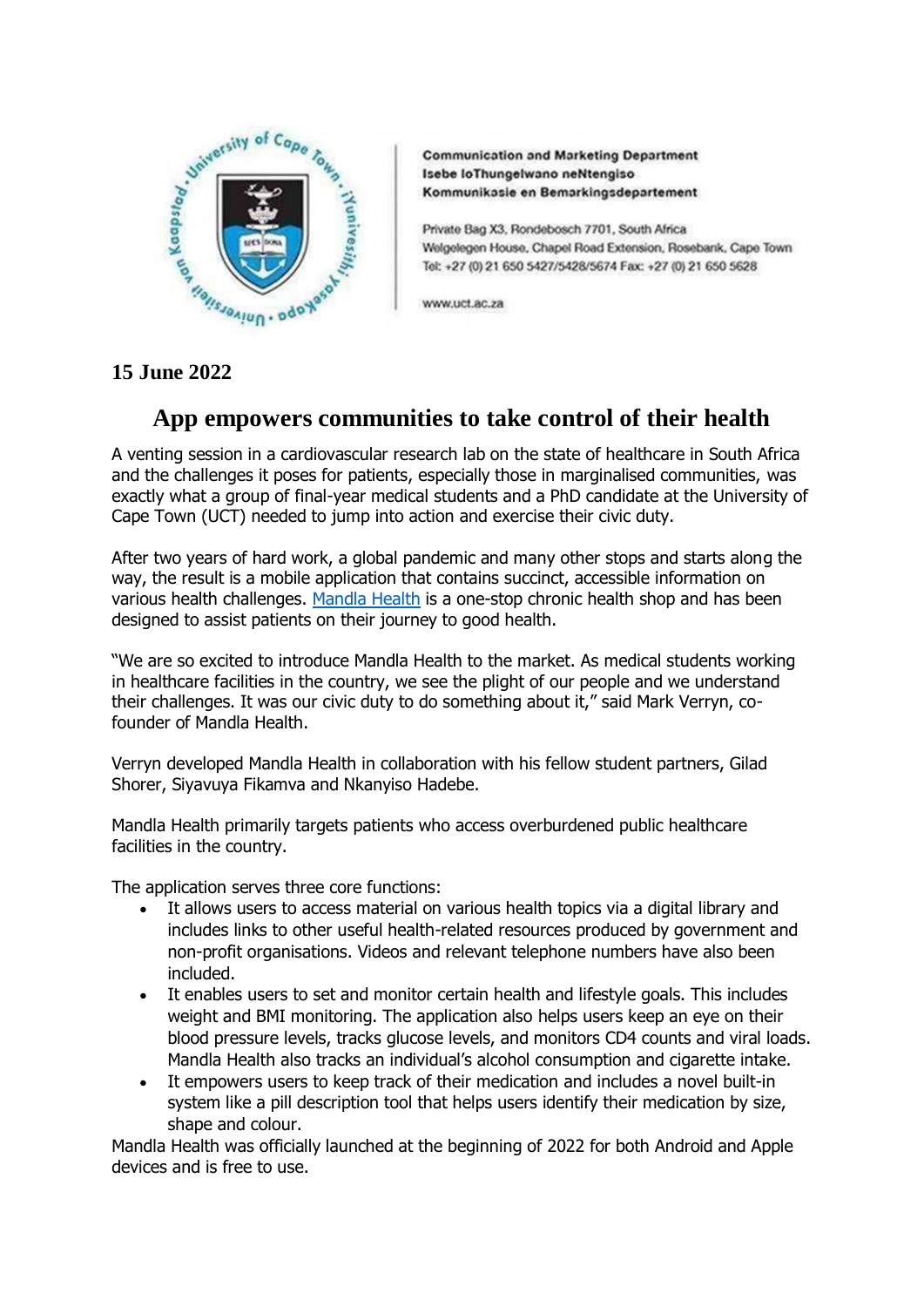Through meaningful engagement with the platform, users are empowered to take control of their health and well-being. And by doing so, Verryn said the team hopes that it will decrease the load on the already overburdened public healthcare system.

"While the Mandla Health application is suited to all South Africans' needs, we feel that those in under-resourced communities will beneift most from the recourse, especially those accessing care in overburdened facilities where healthcare professionals have short consultation times and where language barriers are a big factor," he said.

The application's noteworthy multilingual feature means users can access all its resources in three of South Africa's 11 official languages – English, Afrikaans and isiXhosa, and is what sets it apart from its counterparts.

Mandla Health was selected as a finalist in [UCT's Investment Society's 2021 Leopards Lair](https://akro.africa/uct-leopards-lair-2021/) Social Innovation competition, the [Africa Oxford Health Innovation Platform](https://www.afox.ox.ac.uk/africa-oxford-health-innovation-platform) and the [Wits](http://www.thisiswhi.org/)  [Healthcare Innovation Drive,](http://www.thisiswhi.org/) achievements Verryn said the team are most proud of.

The team has big plans to lead their brainchild successfully into the future. But for now, they are focused on understanding how well users engage with the application and will use this feedback to shape any improvements along the way. In the long-term, further developing the application and providing additional services in line with users' needs to directly support the public healthcare system is also on the cards.

"We have many big ideas on how to improve the application. Ultimately, we hope that Mandla will be in the hands of all South Africans and that it will act as a useful tool to assist users on their journey to good health and hopefully help alleviate the burden on public sector hospitals," he said.

Story by Niémah Davids, UCT News.



The Mandla Health team **Photo:** Supplied